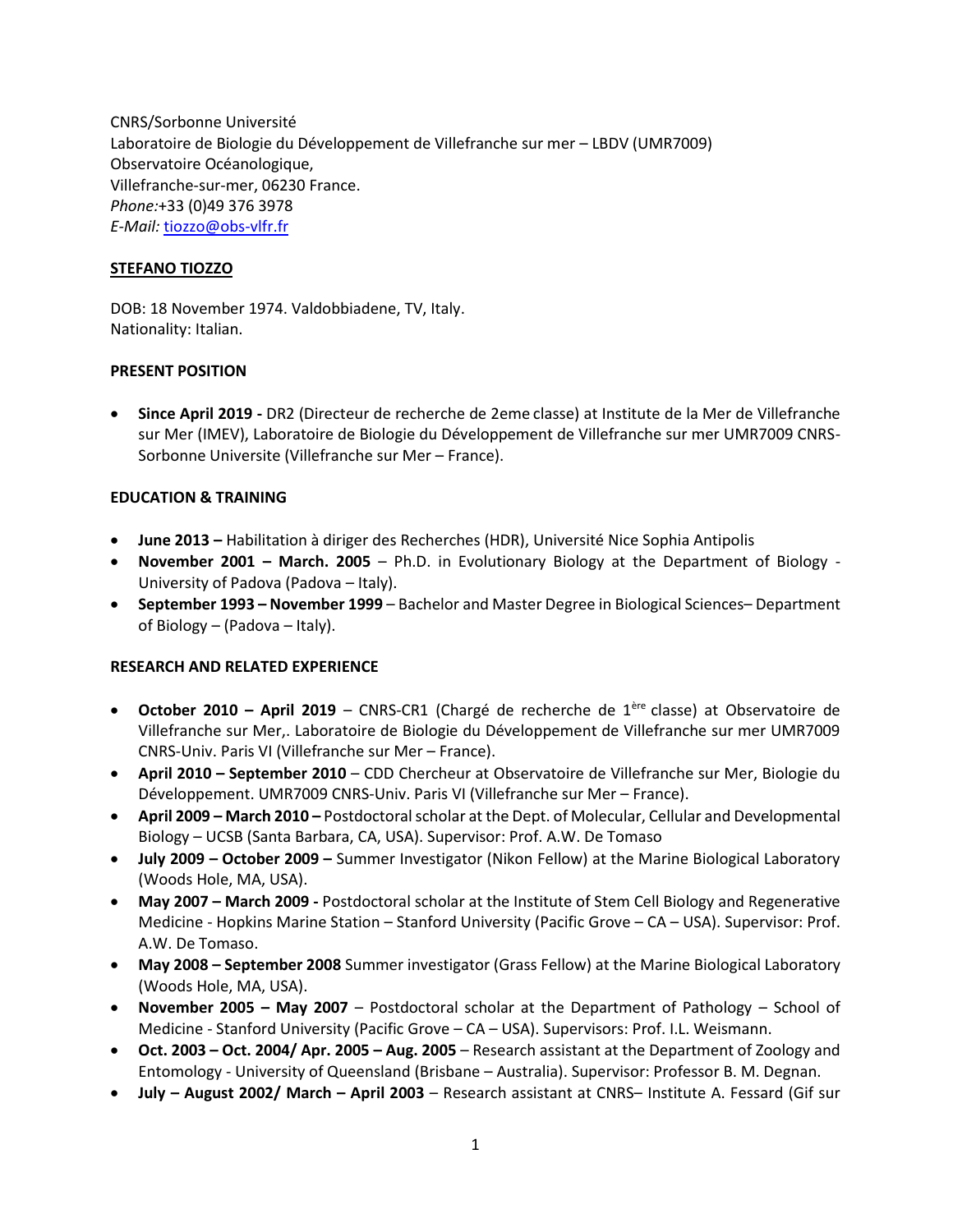Yvette – Paris – France). Supervisor: Dr. J.S. Joly.

- **June – November 2001 -** Research assistant at the Smithsonian Tropical Research Institution (Naos Panama City - Republic of Panama). Supervisor: Doctor H. A. Lessios.
- **1999 – 2000 -** Apprenticeship post-lauream at the Department of Biomedical Science University of Padova (Padova – Italy). Supervisor: Dr. M.Cantini.

# **RESEARCH FUNDING and GRANTS**

- **September 2019** SNSF (Swiss National Science Foundation) SPARK: Rapid funding of unconventional ideas (S.Blanchoud/S.Tiozzo)
- **December 2016** Projet International de Cooperation Scientifique (PICS 2016). Eur. 21.000
- **December 2015** Réseau Andre Picard: "Exploratory Collaborative Project" and "Collaborative Master 2 students". Eur. 9.676
- **October 2014** ANR (four years). Eur. 489.682
- **August 2014** Idex Sorbonne Universités Pour l'Enseignement et la Recherche
- (SUPER) : Convergence Cycle de la Vie. Eur. 24.000
- **January 2014** FRM Projets Innovants Financement d'un ingénieur 2014. Eur. 52.500
- **March 2013** AFMTelethon Trampoline Grant Eur. 50.000
- **February 2013** EFOR/TEFOR 2013. Eur. 5.000
- **May 2011** EMERGENCE-UPMC. Eur. 90.000
- **December 2010** Marie Curie International Reintegration Grant (IRG)*.* Eur. 100.000 (four years).

# **FELLOWSHIPS, STIPENDS and AWARDS**

- **December 2019** Mourou/Strickland travel grant
- **June 2014** Marie Curie Micro Travel Grant. Eur. 400.
- **May 2014** BBICE+ Travel Grant. Eur. 3.000
- **June 2010** Bang Research Award and Colin Research Award Woods Hole, Massachusetts USA. USD 10.929.
- **March 2009** Nikon Fellowship. USD 38.082.
- **May 2008 – August 2008** Grass Foundation Fellowship.
- **January 2007** Stanford University Faculty of Medicine, Dean's Fellowship Award, USD 25.000.
- **June 2005** Universita' degli studi di Padova, Post-doctoral fellowship (two years), Eur. 20.660 (not accepted).
- **January 2004** IDP Education Australia Department of Education, Science and Training (DEST), Australia-Europe scholarship, Aud 50,000 (Eur 30.260).
- **June 2001** Ing. Aldo Gini Foundation, internship, Itl 9.000.000 (Eur 4.648).
- **November 2000** Universita' degli Studi di Padova, Ph.D. scholarship (three years), Eur. 33.800
- **March 2000** Telethon Foundation, Student Award, Itl. 6.000.000 (Eur. 3.099).
- **1996**. ESU (Ente Studi Universitari) Padova, Student Merit Fellowship, Itl. 5.500.000 circa (Eur. 2.840).

# **TEACHING EXPERIENCE**

- **2018-2020** Organization of the "Tunicate Module" for the online teaching platform Erasmus+: DIGITALMARINE. (S.Tiozzo)
- **9-12 December 2019** Organizing and teaching the course "Evo Devo in ascidians and other clonal marine deuterostomes: developmental genes, stem cells, regeneration". Universita de Magallanes –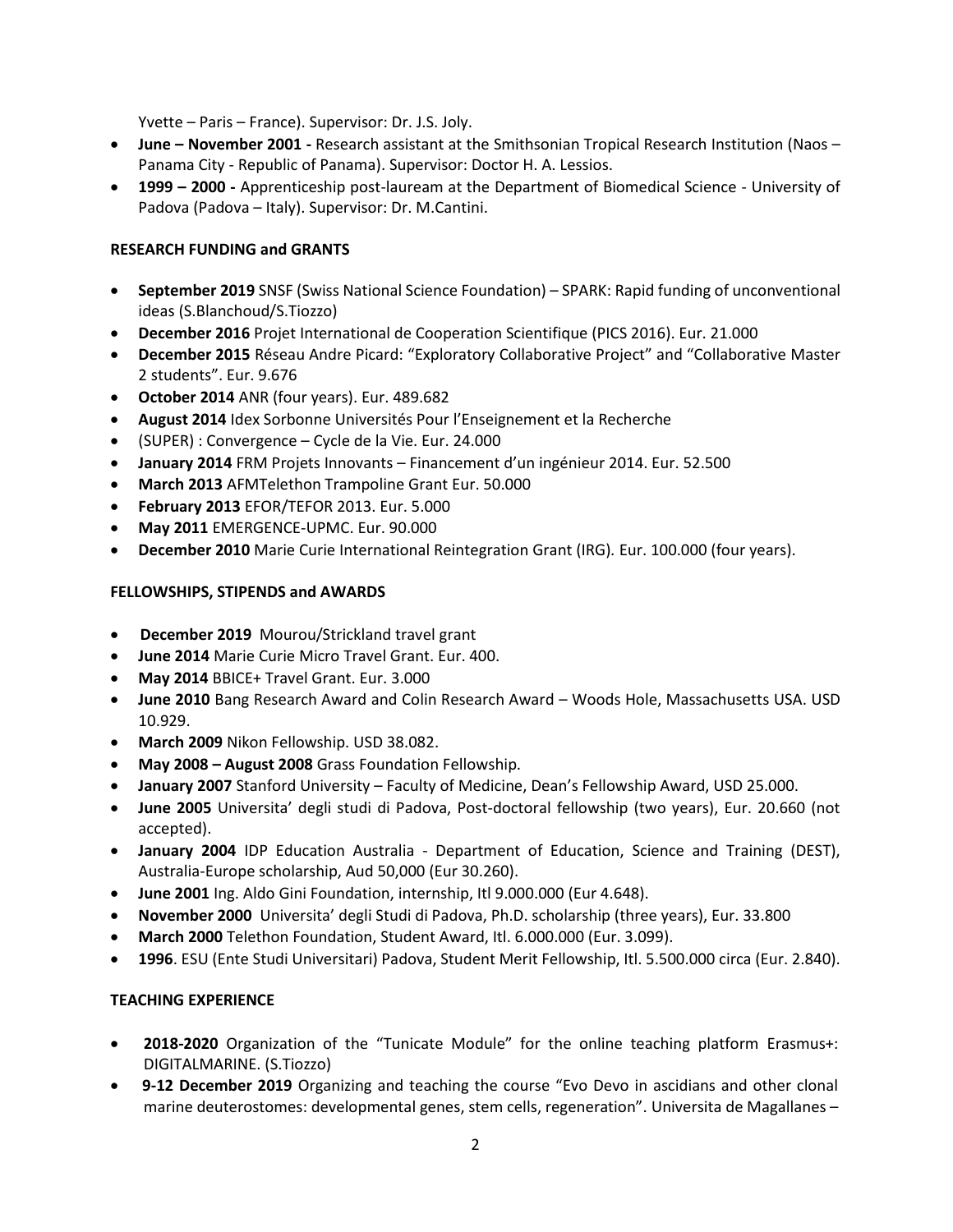Punta Arenas (Chile) (S.Tiozzo, F.Brown)

- **13-14 March 2019** Teacher at Schmid Training Course , Roscoff (France).
- **25 Nov/8 Dec. 2018** Teacher at the course Coloniality\_BIZ5787\_2018 –Evolution of coloniality and modularity. CEBIMAR, Sao Sebastiao (Brazil).
- **7-18 March 2016** Teacher at Schmid Training Course 4V113, Roscoff (France).
- **21-26 September 2015.** Teacher at "3rd Summer school in Marine Zoology",Tricase Porto (Italy).
- **17-22 June 2013.** Teacher at "1<sup>st</sup> Marine Zoology International Summer School", Chioggia (Italy).
- **2010 -2016** Lecturing for the annual UPMC Master programs OMAMOB (Organismes Marins et Modèles Biologiques), DOMO (Développement des Organismes Marins), the program IMMERSION (Philosophie et Biologie), ISMA (Immersion dans une station marine) and the UNICE Master program UE35 (Problèmes spécifiques de biologie du développement).
- **March 2005** Co-lecturing and tutoring "Macro-molecules and Cell Biology" for Biological Sciences University of Padova – Padova – Italy.
- **December 2002** Co-lecturing "Cell Biology" for the specialization of Clinical Genetic– Faculty of Medicine - University of Padova – Padova – Italy.
- **November 2002**  Tutoring "Comparative Anatomy" for Natural Sciences University of Padova Padova – Italy.
- **October 2002** Co-lecturing "Comparative Anatomy" for Biological Sciences University of Padova Padova – Italy.

# **RESPONSIBILITY FOR STUDENTS AND POST-DOCTORAL RESEARCHERS**

- **Thesis direction and co-direction:** Lorenzo Ricci (director, 2011-2015), Maria Mandela Pruenster (director, 2015-2018), Marta Scelzo (director, 2016-present), Stefania Gutierrez (co-director, 2015 present), Juan Jimerez (co-director, 2016-present).
- **Member of thesis jury** (2016-2018): Laura Fierro-Constain (IMBE), Antonio Palladino (SZN Anton Dohrn), Hereroa Johnston (Univ. Cote D'Azur).
- **Member of thesis committee** (2012-1018)**:** Rafath Chowdury (SU), Maria Mandela Pruesner (UPMC), Marta Scelzo (UPMC),Thomas Condamine (UPMC)**,** Gonzalo Quiroa (UPMC), Lorenzo Ricci (UPMC), Quentin Schenkelaars (IMBE), Laura Fierro-Constain (IMBE), Julien Laurent (Centre Scientifique de Monaco).
- **Member of HDR committee:** Dr. Eric Rottinger **(**UNICE 2/7/2015).
- **2010 – 2018**  Supervision and mentoring 3 PhD student (Lorenzo Ricci, Maria Mandela Pruenster, Marta Scelzo), 3 Post-docs (Ankita Chaurasia, Alexandre Alie, Laurel Hiebert), 11 master students (Marie Deschler M1, Maxence Burtin M1, Maxence Lanoizelet M1, Caroline Olivier M2, Fabien Cabrera M2, Pietro Boccaletto M2, Lisa Ulrich M1, Eya Seti M2, Cedric Girou M2, Andreas Felipe Diaz-Delgadillo M2, Melanie Chesnais M1), and 6 undergraduate/visiting students (Sophie Ruch, Dora Manolaku, Darshini Ravishankar, Julie Garbish BTS, Julie Scarpa BTS, Birgit Lengerer, Alberto Valero-Gracia).
- **2000 – 2010** mentoring various undergraduate students (22), master students (6) and Ph.D. candidates (5). University of Padova/ STRI (Panama) / University of Queensland / Stanford University / UCSB.

# **MANAGEMENT ACTIVITIES**

- Group leader at UMR7009 since 2011.
- PCA (plans de continuité d'activités) during COVID-19 crisis (March-April 2020)
- Grant coordinator: IRG Marie Curie (PLURIPOTENCY, 2010-2014), AFM Telethon (UROCHREGEN, 2013- 2014), ANR (DEVODIVERSITY, 2014-2018).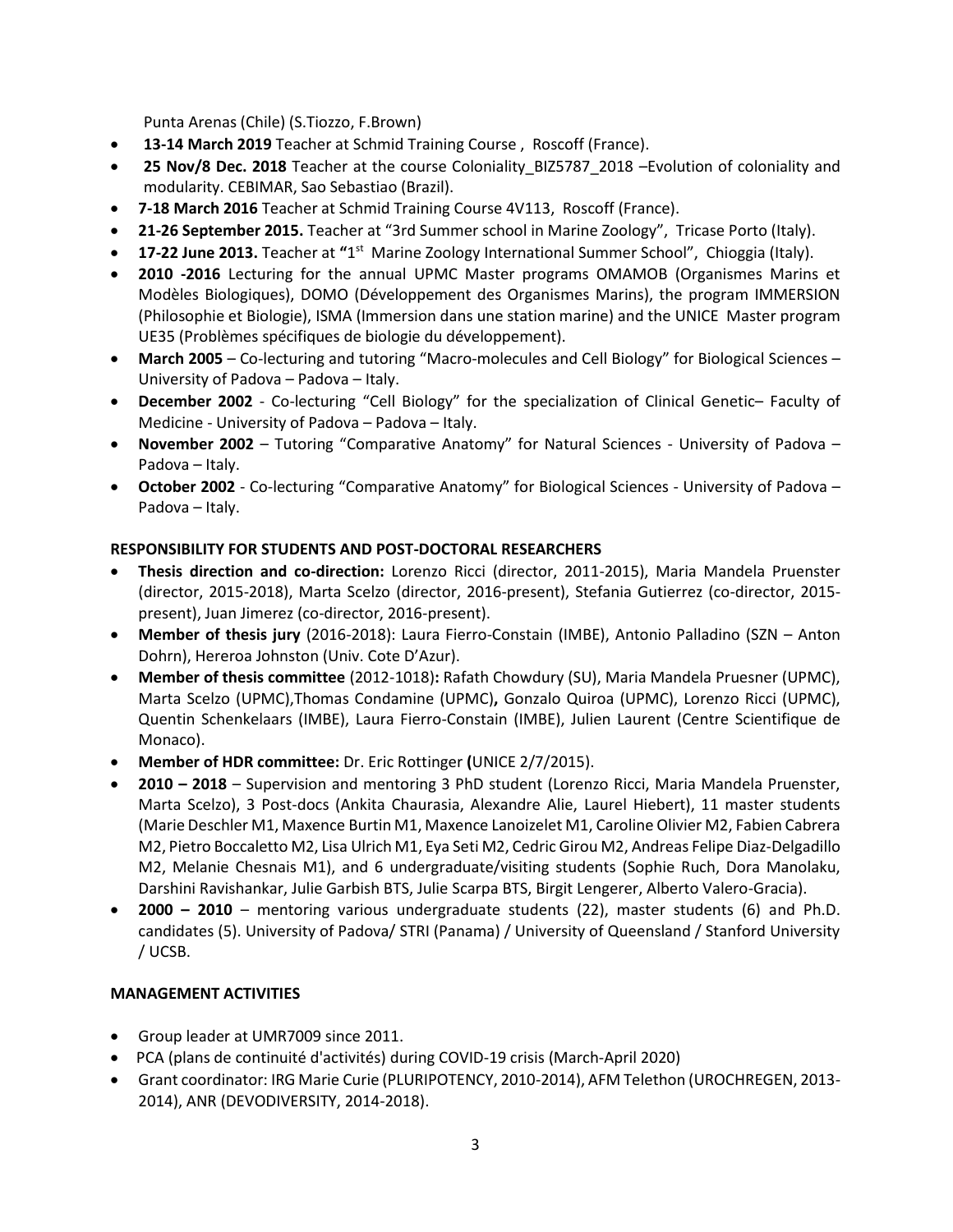- 2010-Responsible of common equipment/services at the UMR7009: web site, in situ robot, cold room
- Correspondent for the Observatoire Oceanologieque de Villefranche sur Mer for the establishment of "Indian Centre of Excellence in Marine Biology" (Thrust area: Evolution and cell biology).

## **OUTREACH ACTIVITIES**

- **8 November 2018** Interview for France 3 (TV program : « Vaqui ») . «La régénération surprenante d'organismes marins»
- **October 2018/2019** "Fête de la science**"** Seminar : « Régénération: ces organismes marins qui ne meurent jamais complètement »
- **25-26 November 2017** Forum du CNRS Grand Débat: "Le corps régénéré" (speaker).
- **16 May 2018** Pint of Science (Nice) **– «** Les organismes marins, ces champions de la régénération »
- **7-8 September 2015.** Co-organizer of Workshop INDIBIO Individuality and Immortality: lessons from organisms with complex life cycles. Villefranche sur Mer (France).
- **2014** Organizer of Atelier INSERM #230 Aquatic models to foster innovation in biomedical research.
- **31 May - 1 June 2013**. Host at "Le Printemps de chercheurs**"** Nice (France).
- **October 2012**. Host at "Fête de la science**"** Villefranche sur Mer (France).

## **OTHER RELEVANT SKILLS and ACTIVITIES**

- Reviewer for *Developmental Biology, Scientific Reports, Biological Bulletin, Zootaxa, Cell & Tissue Research, Cells, International Journal of Molecular Sciences, Zoological letters, Frontiers in Cell and developmental biology, Oriental Pharmacy and Experimental Medicine, Molecular Biology and Evolution* and *Journal of Experimental Zoology.*
- Grant reviewer for AFM (Association Francaise contres les myopathies), German Israel Foundation, Swiss National Science Foundation, Marsden Foundation and Israel Science Foundation.
- Member of GDR3740, (http://www.stemcells-live.fr/tiozzo.html)
- **2015** Training on "Gestion du temps et des priorités" (CNRS).
- **2014-Present.** Associate Editor for *Frontiers in Ecology and Evolution* (Eds. Frontiers).
- **2013- Present.** Coordinator for the OOV of a JDA of the research infrastructure EMBRC-France.
- **2014** Training on "basic of statistical language R" (CNRS).
- **2013** Training on "La Fonction Management" (CNRS).
- **July 2001** Research assistant/ scientific diver on the STRI's ship R/V Urraca (San Blas Panama). Supervisor: Doctor H. A. Lessios.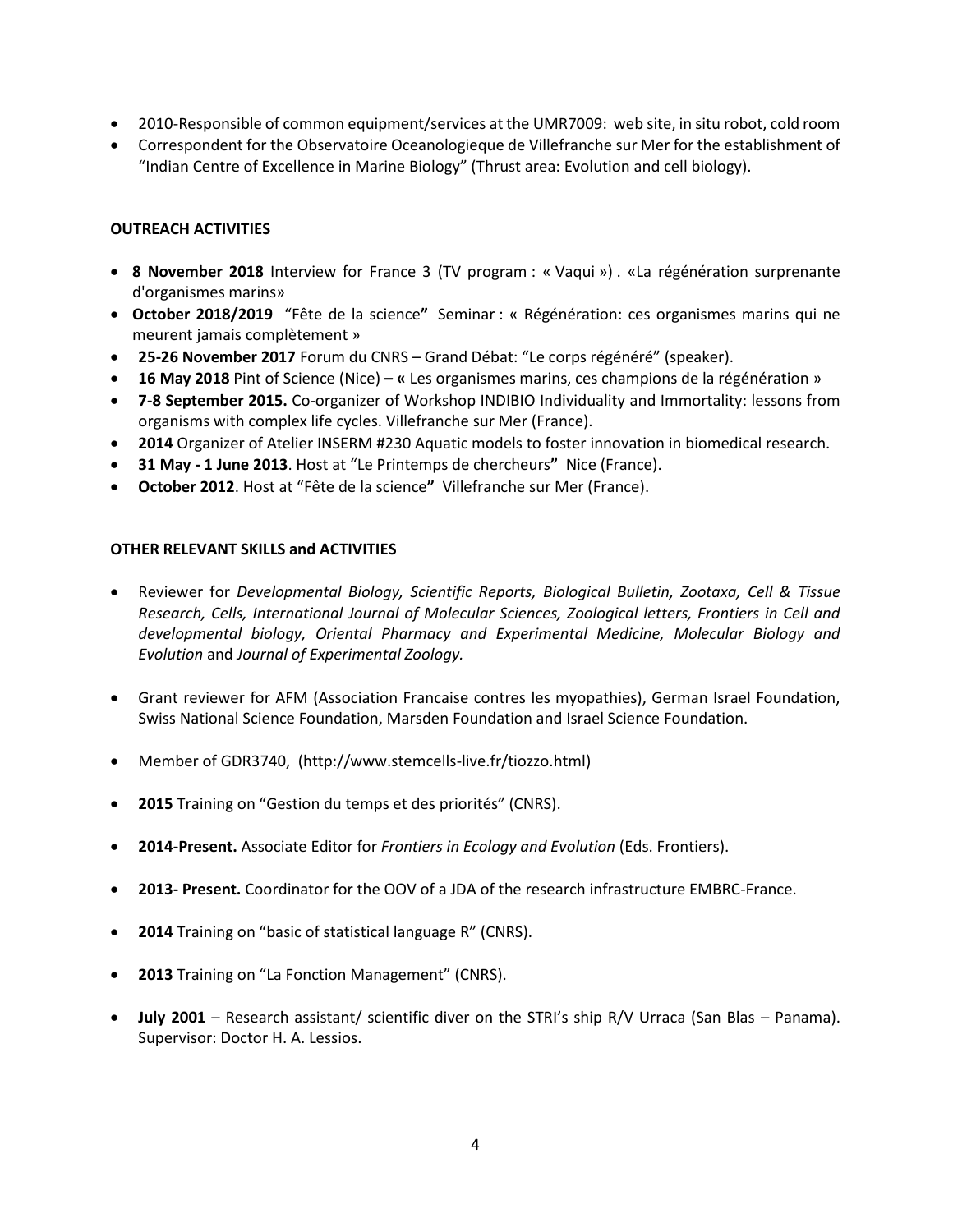## **SCIENTIFIC PRODUCTION**

- 1. Laurel Hiebert, Carl Simpson, **Stefano Tiozzo**. Coloniality, clonality and modularity in animals: the elephant in the room. J Exp Zool B Mol Dev Evol. 2020 Apr 19
- 2. Alexandre Alié , Laurel Hiebert, Marta Scelzo, **Stefano Tiozzo**. The eventful history of non-embryonic development in colonial Tunicates. J Exp Zool B Mol Dev Evol. 2020 Mar 19.
- 3. Juan Jiménez, Isadora Santos de Abreu, Silvana Allodi, Cintia M. de Barros, **Stefano Tiozzo**, Federico D. Brown. Putative stem cells in the hemolymph and in the intestinal submucosa of the solitary.ascidian Styela plicata. Evodevo. 2019 Nov 25;10:31.
- 4. Marta Scelzo, Alexandre Alie, Francesco Mastrototaro, Sonia Lotito, Federico Brown, **Stefano Tiozzo**. Characterization of a novel mode of asexual development in the colonial ascidian Polyandrocarpa zorritiensis. EvoDevo 2019 Apr 3;10:7. doi: 10.1186/s13227-019-0121-x.
- 5. Laurel Sky Hiebert, Edson A. Vieira, Gustavo M. Dias, **Stefano Tiozzo**, Federico D. Brown. Colonial ascidians strongly preyed upon, yet dominate the substrate in a tropical fouling community. Proc Biol Sci. 2019 Mar 7;286(1899):20190396.
- 6. Maria Mandela Prünster, Lorenzo Ricci, Federico Brown, **Stefano Tiozzo**. Modular co−option of cardiopharyngeal genes during non−embryonic myogenesis. Evodevo. 2019 Mar 5;10:3. doi: 10.1186/s13227-019-0116-7. eCollection 2019.
- 7. Maria Mandela Prünster, Lorenzo Ricci, Federico Brown, **Stefano Tiozzo**. De novo neurogenesis in a budding chordate: Co−option of larval anteroposterior patterning genes in a transitory neurogenic organ. *Dev. Biol*. 2018 Oct 25. pii: S0012-1606(17)30887-4. doi: 10.1016/j.ydbio.2018.10.009.
- 8. Alexandre Alié , Laurel S Hiebert, Paul Simion , Marta Scelzo, Maria Mandela Prünster, Sonia Lotito, Frederic Delsuc , Emmanuel JP Douzery, Cristelle Dantec, Patrick Lemaire , Sebastien Darras, Kazuo Kawamura, Federocp D Brown, **Stefano Tiozzo**. Convergent Acquisition of Nonembryonic Development in Styelid Ascidians. *Mol Biol Evol.* 2018 1;35(7):1728−1743. doi: 10.1093/molbev/msy068.
- 9. Lorenzo Ricci, Fabien Cabrera, Sonia Lotito, **Stefano Tiozzo**. Conservation of germ layers specification domains during asexual and regenerative development. *Dev Biol. 2016 Aug 1;416(1):235-48.*
- 10. Lorenzo Ricci, Ankita Chaurasia, Pascal Lapébie, Philippe Dru, Rebecca R. Helm, Richard R. Copley, **Stefano Tiozzo**. Identification of differentially expressed genes from multipotent epithelia at the onset of an asexual developmental. *Sci Rep. 2016 Jun 6;6:27357.*
- 11. Alberto Valero-Gracia, Rita Marino, Fabio Crocetta, **Stefano Tiozzo**, Paolo Sordino. Evolution of serotoninergic neurotransmission in thaliaceans. *Front Zool. 2016 Sep 29;13:45.*
- 12. Rebecca R Helm, **Stefano Tiozzo**, Martin K S Lilley, Fabien Lombard and Casey W Dunn. Comparative muscle development of jellyfish (Scyphozoa) with simple and complex life cycles. *EvoDevo.* 2015 Apr 17;6:11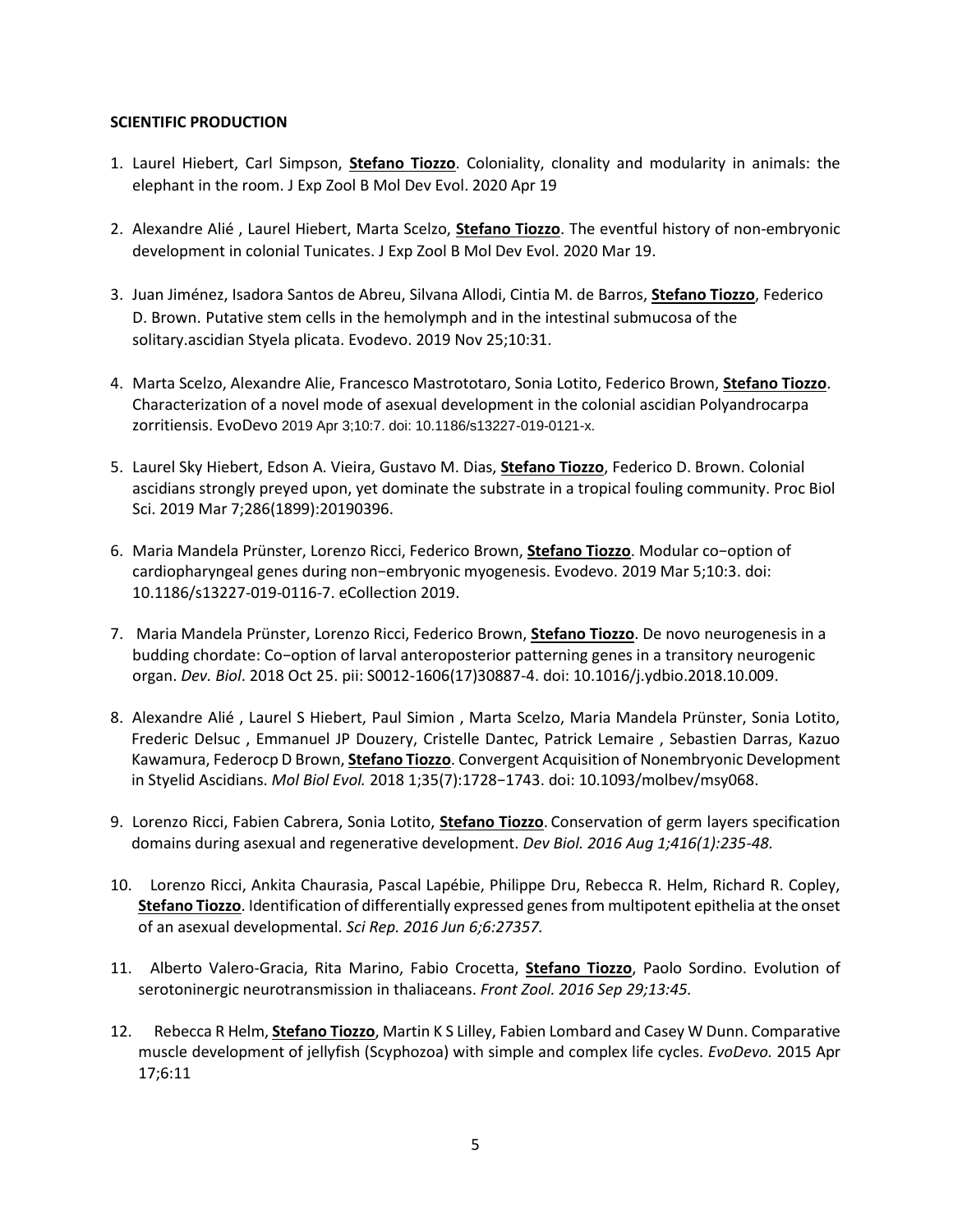- 13. Alessandro Di Maio, Leah Setar, Anthony W. De Tomaso, **Stefano Tiozzo**. Wnt affects symmetry and morphogenesis during post-embryonic development in colonial chordates *EvoDevo* 2015 May 1;6:17
- 14. **Stefano Tiozzo**, Richard R. Copley. Reconsidering Regeneration in metazoans: an evo-devo approach. *Front. Ecol. Evol.* 2015 June 3;67
- 15. Auxane Buresi, Roger P. Croll, **Stefano Tiozzo**, Laure Bonnaud, Sébastien Baratte. Emergence of sensory structures in the developing epidermis in Sepia officinalis and other coleoid cephalopods*. J.Comp. Neur* 2014 Feb 18.
- 16. Lucia Manni, Fabio Gasparini, Kohji Hotta, Katherine J. Ishizuka J, Lorenzo Ricci, **Stefano Tiozzo**, Ayelet Voskoboynik, Delphine Dauga. Ontology for the asexual development and anatomy of the colonial chordate *Botryllus schlosseri Plose ONE. 2014 May 1;9(5):e96434*
- 17. Robert Lauzon, Catherine Castagna, Louis Kerr, **Stefano Tiozzo**. Phagocyte dynamics in a highly regenerative urochordate: insights into development and host defense *Dev. Biol.* 2013 374(2):357-73.
- 18. **Stefano Tiozzo\***, Kaz Kawamura\*, Lucia Manni\*, Takeshi Sunanaga\*, Paolo Burighel\*, Anthony W. De Tomaso\*. Gemline cell formation and gonad regeneration in solitary and colonial ascidians. *Dev. Dyn.*  2011 240(2):299-308. *\**equal contribution.
- 19. **Stefano Tiozzo**\*, Ulrich Kuern\*, Snjezana Rendulic\*, Robert Lauzon. Asexual propagation and regeneration in colonial ascidians. *Biol. Bull.* 2011 221(1):43-61 *\**equal contribution.
- 20. Annette Hellbach, **Stefano Tiozzo**, Jungho Ohn, Michael Liebling, Anthony W. De Tomaso. Characterization of HCN2 and its cardiac function in the protochordate *B. schlosseri. J.Exp. Zool. A Ecol Genet Physiol* 2011 315(8):476-86.
- 21. **Stefano Tiozzo**, Anthony W. De Tomaso. Functional analysis of Pitx during asexual regeneration in a primitive chordate. *Evol. Dev* . 2009 11(2):152-62.
- 22. **Stefano Tiozzo**, Maureen Murray, Bernard M. Degnan, Anthony W. De Tomaso, Roger P. Croll. Development of the neuromuscular system during asexual propagation in an invertebrate chordate. *Dev. Dyn.* 2009 238(8):2081-94.
- 23. **Stefano Tiozzo**\*, Federico D. Brown\*, Michelle Roux\*, Billie J. Swalla, Anthony W. De Tomaso. Early lineage specification of long-lived germline precursors in the colonial ascidian, *Botryllus schlosseri*. *Development.* 2009 136(20):3485-94. \*equal contribution.
- 24. **Stefano Tiozzo**, Federico D. Brown, Anthony W. De Tomaso. Regeneration and Stem Cell in Ascidians. In "Stem Cells: From Hydra to Man". 2008. Springer eds.
- 25. **Stefano Tiozzo**, Ayelet Voskoboynik, Federico D. Brown, Anthony W. De Tomaso*.* A conserved role of the VEGF pathway in angiogenesis of an ectodermally-derived vasculature. *Dev. Bio.* 2008 315(1):243- 55.
- 26. **Stefano Tiozzo**, Loriano Ballarin, Paolo Burighel, Giovanna Zaniolo*.* Programmed Cell Death In Vegetative Development: Apoptosis during the Colonial Life-Cycle of the Ascidian *Botryllus schlosseri.*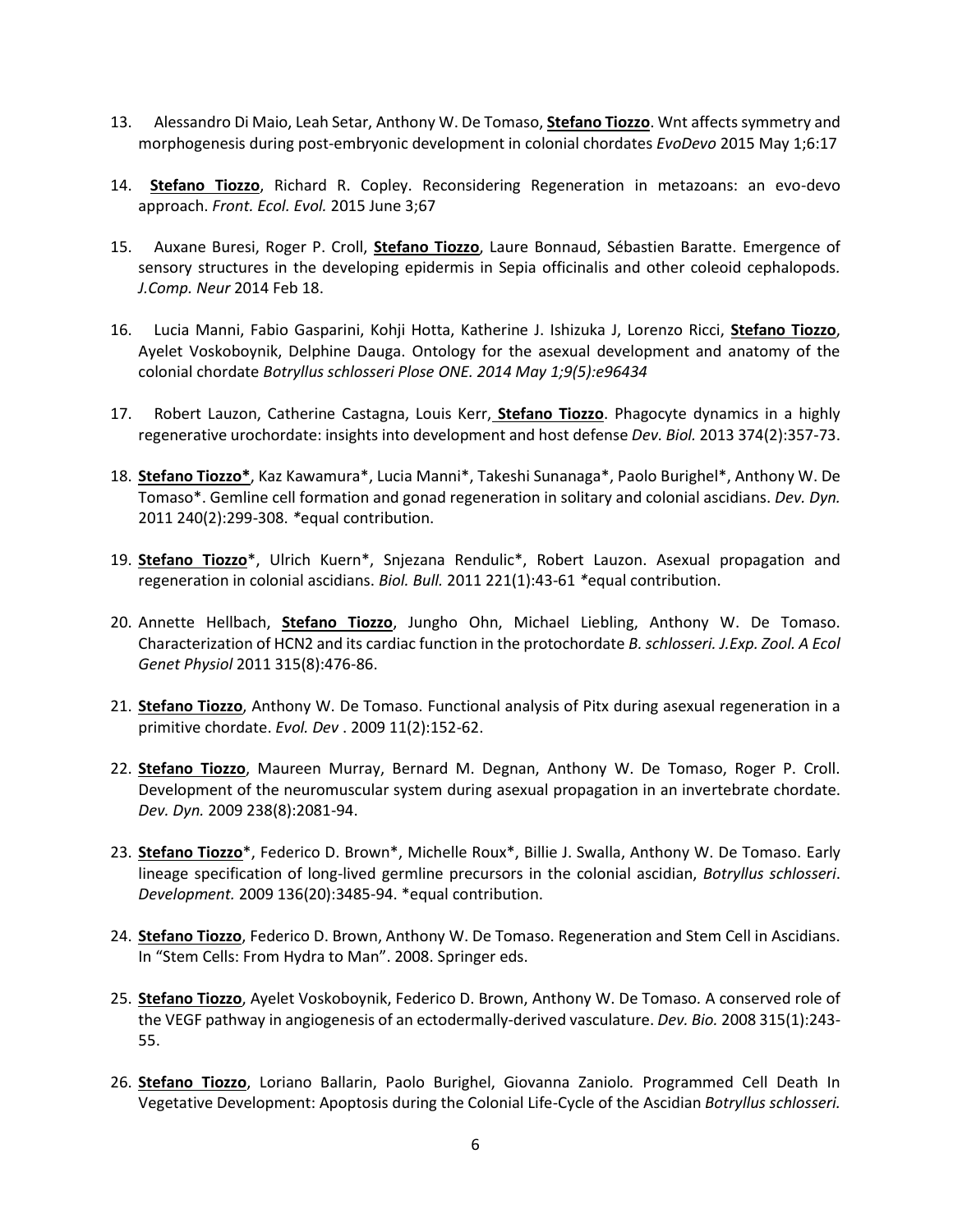*Tissue & Cell.* 2006 38(3):193- 201

- 27. **Stefano Tiozzo**, Lionel Christiaen, Carole Deyts, Lucia Manni, Jean-Stephane Joly, Paolo Burighel. Embryonic vs. Blastogenetic Development in the Compound Ascidian *Botryllus schlosseri*: Insights from *Pitx* Expression Patterns. *Dev. Dyn.* 2005 232:469-479
- 28. Lucia Manni, Nancy J. Lane, Jean-Stephane Joly, Fabio Gasparini, **Stefano Tiozzo**, Federico Caicci, Giovanna Zaniolo, Paolo Burighel. Neurogenic and Non Neurogenic Placodes in Ascidians. *J. Exp. Zool*. *Part B: Mol Dev Evol* 2004 302(5): 483-504
- 29. Paolo Burighel, Nancy J. Lane, Fabio Gasparini, **Stefano Tiozzo**, Giovanna Zaniolo, Lucia Manni. A Novel, Secondary Sensory Cell Organ In Ascidians: In Search Of The Ancestor Of The Vertebrate Lateral Line *J. Comp. Neurol.* 2003 461:236-249
- 30. Marcello Cantini, Emanuele Giurisato, Claudia Radu, **Stefano Tiozzo**, Francesca Pampinella, Doriana Senigaglia, Giovanna Zaniolo, Francesco Mazzoleni, Libero Vitiello. Macrophage-Secreted Myogenic Factors: A Promising Tool for Greatly Enhancing the Proliferative Capacity of Myoblasts *in Vitro* and *in Vivo*. *Neurol. Sci.* 2002 23:189-194

#### *Manuscripts submitted/under review*

- 31. Kanoko Kishimoto, Alexandre Alie, **Stefano Tiozzo**, Kaz Kawamura. Developmental role for Histone H3 lysine 4 demethylase in the establishment of differentiation boundary of uni- and multipotent cells in budding tunicates (*under revision in Sci.Rep.*)
- 32. L. B. Geyer, K. S. Zigler, S. Tiozzo, H. A. Lessios. Slow evolution under purifying selection in the gamete recognition protein bindin of the sea urchin genus Diadema (*under revision in Sci. Rep.*)

## *Manuscripts in preparation*

- 1.Laurent Giletta, Sophie Collet, Regis Lasbleiz, Loann Gissant, Alexandre Alie, Marta Scelzo, Maria Mandela Prünster, **Stefano Tiozzo**. Acquaculture methods for colonial ascidians. (*Submission expected: July 2020*).
- 2.Lorenzo Ricci, Alexandre Alie, Ankita Chaurasia, Antony W. De Tomaso, **Stefano Tiozzo** Mesenchymal cells trigger the whole body regeneration of a chordate*.* (*Submission expected: June 2020*).
- 3. Lisa Uirich, Pietro Boccaletto, Eya Setti, Lengerer Birgitte, Peter Ladurner, Roger P. Croll, **Stefano Tiozzo**. Central Nervous System Regeneration in *M.lignano*: role of pro neural genes (*Submission expected: July 2020*)

## **SELECTED CONFERENCE PRESENTATIONS (\****Invited speaker***)**

• 49° Meeting "Gruppo Embriologico Italiano" Pisa (Italy) 3/6 Jun 2003. Common developmental patterns in embryogenesis and blastogenesis of ascidians: the case of *Pitx* gene.